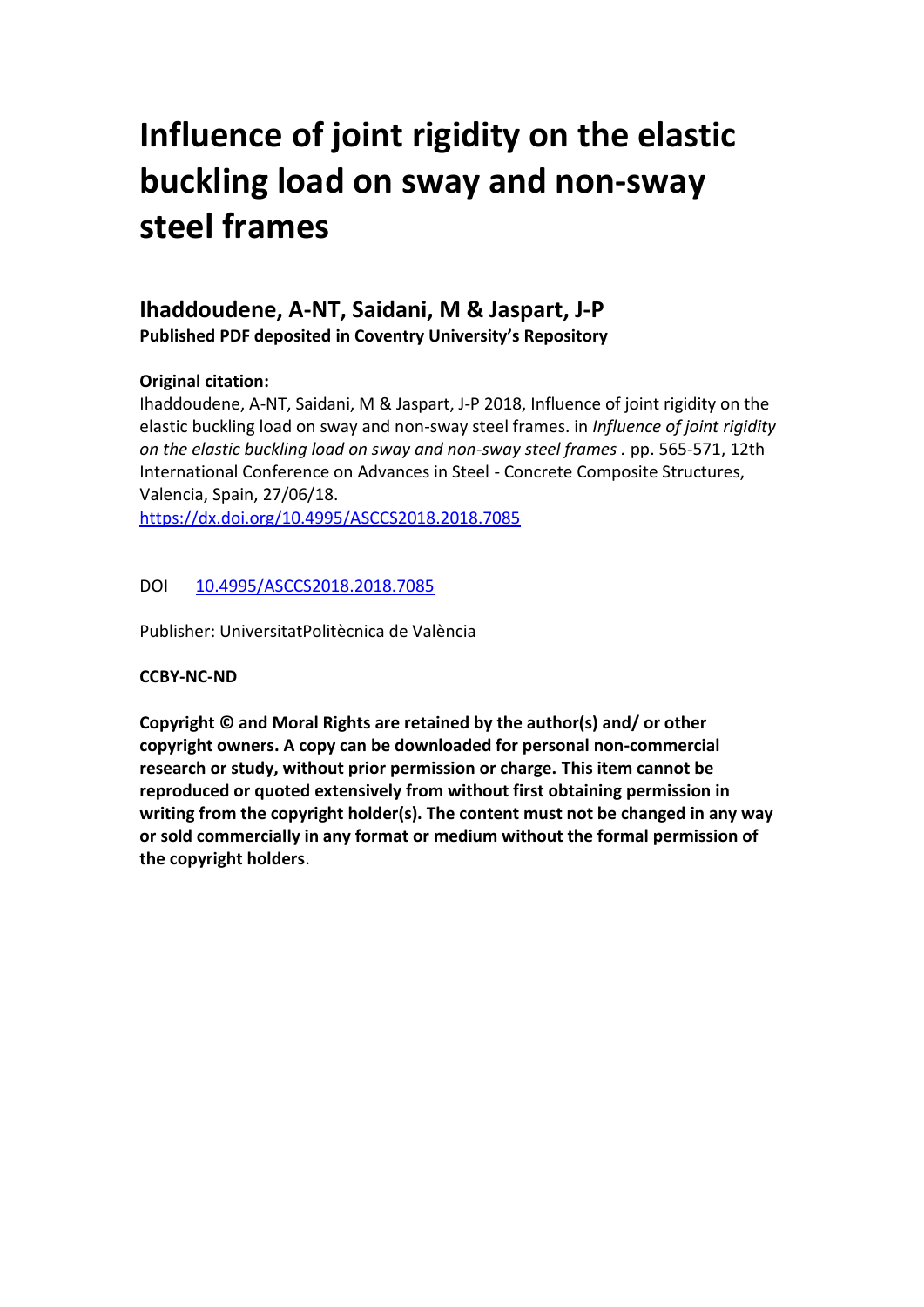# **Influence of joint rigidity on the elastic buckling load on sway and non-sway steel frames**

# **A. N.T. Ihaddoudène<sup>a</sup>\*,M. Saidani<sup>b</sup> , and J. P. Jaspart<sup>c</sup>**

<sup>a</sup>Faculty of Civil Engineering, University of Science and Technology HouariBoumediene., Algiers, Algeria. <sup>b</sup>Department of Civil Engineering, Architecture and Building ,Coventry University,England,UK. <sup>c</sup>DepartmentArGEnCo, Liège University, 4000 Liège 1, Belgium. \*corresponding author, e-mail address: nacer\_i@yahoo.fr

#### **Abstract**

Much work has been conducted in the past on the influence of the rigidity of structural joints on the behavior of steel frames. Buckling of a column is fundamental to the design of load bearing structures mainly when the analysis of such frames takes into account the effect of the connection flexibility.

The present work deals with such an effect on the elastic buckling load of plane steelframes. The proposed model consists in the development of comprehensive approach taking into account, the effects of the joint rigidity, the elastic buckling load for both sway and nonsway frames. Only one element is required over the length of the element to model stability, which let to solve practical problems with little computational effort. Some practical formulas for determining critical load for plane steel frames are then presented. The elastic buckling load is found to be strongly affected by semi-rigid joints and reveals that the proposed model is computationally very efficient with the expressions presented being general.

*Keywords:Steel structures; connection flexibility; plane frames;elastic buckling load.*

## **1. Introduction**

Conventional analysis and the design of steel frames assume either perfectly rigid or pinned joints. However, the real behaviour of the joints is between these two extreme cases; in this intermediate case of semi rigid joints, some rotation with corresponding bending moments will develop between the beam and column elements. The concept of semi rigid joints in steel structures is well accepted as structural benefits of using semi-rigid joints are widely recognized and there is a general agreement to include the beam-column joint deformations in structural analysis.

Significant research has been carried out using mechanical models to study the joint's behaviour and to introduce their effect in the analysis of structures.Simões da Silva [1] proposed a generic model for steel joints under generalized loading. Ihaddoudène [2] presented a mechanical model of the connections, where the rigidity of the joint is represented by means of rotational and translational springs

introducing the concept of non deformable element of nodes, thus describing relative displacements and rotations between the nodes and the elements of the structure. Eurocode 3 Part 1-8 refers [3], for the characterization of the joint mechanical response to the component method based on some different researches and amongst them Jaspart [4]. Several authors [5-9] have presented models for determining the effective length factor of a beam-column with end restraints. Ermopoulos [5] presented a model for determining an equivalent buckling length of compression columns with semi rigid joints. Essa [6] proposed a design method for the evaluation of the effective length for columns in unbraced multistory frames. Raftoyiannis [7] presented the effects of the joint flexibility and elastic bracing system on the buckling load. Mageirou and Gantes [8], Gantes and Mageirou [9] proposed a model of an individual column representing a multistory frame where the member contributions converging at the bottom and top ends of the column are represented by equivalent springs.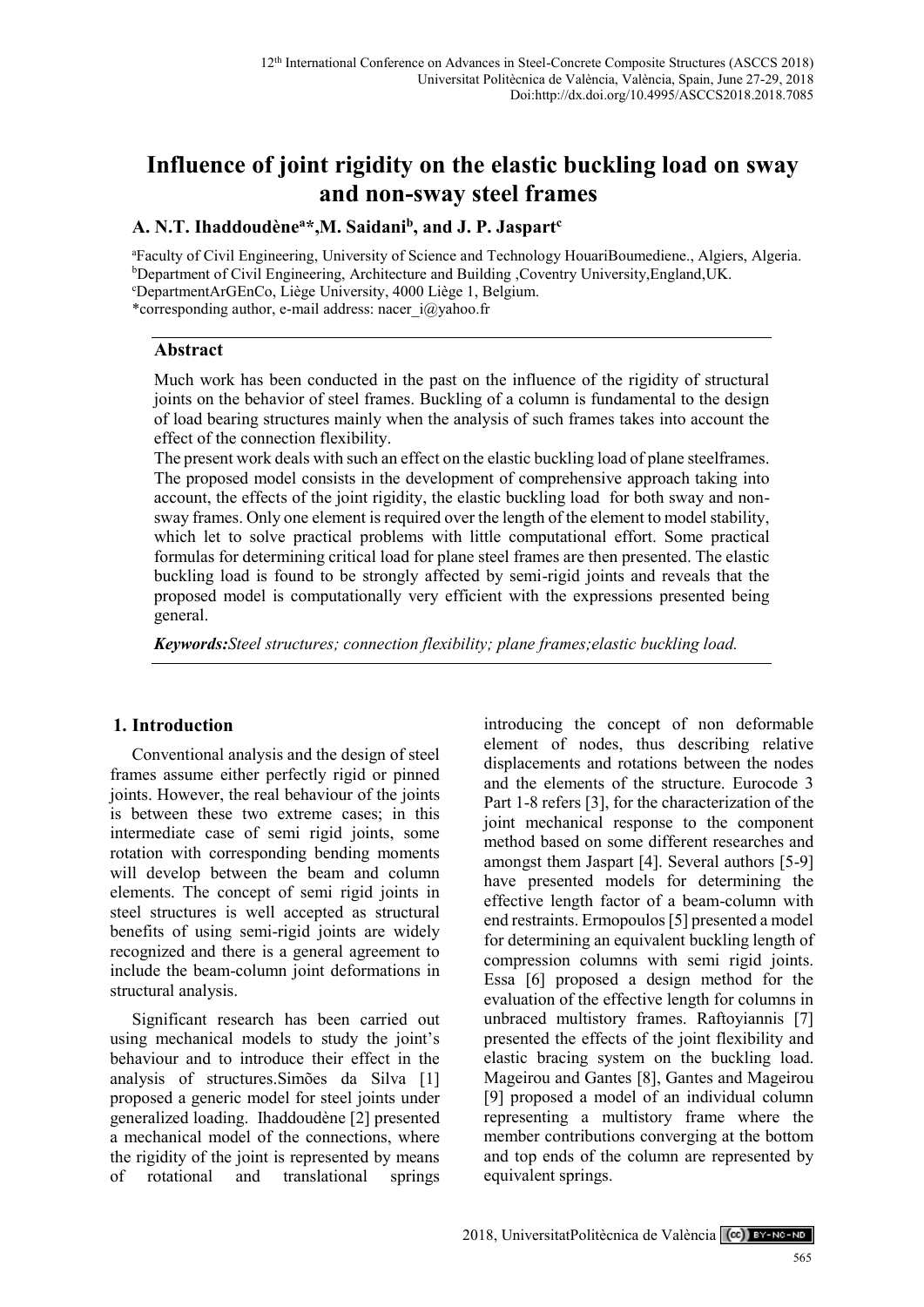#### **2. Mechanical model**

The mechanical model adopted (Ihaddoudène [2]) is based on the analogy of three springs. A bar element subjected to both a compression axial force N and bending moments  $M_i$  and  $M_{j}$  with semi-rigid joints (Fig. 1 and Fig. 2) at each end, is considered. The modified stiffness matrix including both the effects of axial force and connection flexibility, one needs to consider different situations [10].

In the local reference system, the stiffness matrix which is represented by the nodal degrees of freedom  $(V_1, \theta_1, V_2, \theta_2)$  of an element is

$$
\text{given by:} \quad \overline{K_e} = \begin{bmatrix} k_{11} & k_{12} & k_{13} & k_{14} \\ k_{21} & k_{22} & k_{23} & k_{24} \\ k_{31} & k_{32} & k_{33} & k_{34} \\ k_{41} & k_{42} & k_{43} & k_{44} \end{bmatrix}
$$
\n
$$
(1)
$$

# 2.1.1Bar element under unit rotation  $\theta_i = 1$



*Fig. 1.* Bar element subjected to a unit rotation.

Horizontal force equilibrium

$$
H_i = H_j = H \tag{2}
$$

Moment equilibrium at the distance *x*

$$
M(x) = Ny + Hx - M_j \tag{3}
$$

Moment equilibrium at end "i"

$$
M_i = Hl - M \tag{4}
$$

The equilibrium of this column in its buckled condition is described

$$
EIy'' = -Ny - Hx + M_j \tag{5}
$$

$$
y'' + \alpha^2 y = -\frac{Hx}{EI} + \frac{M_j}{EI}
$$
 (6)

Where

$$
\alpha^2 = \frac{N}{EI} \tag{7}
$$

The general solution of equation (6) is

$$
y(x) = A \sin \alpha x + B \cos \alpha x - \frac{Hx}{\alpha^2 EI} + \frac{M_j}{\alpha^2 EI} \quad (8)
$$

where  $A$  and  $B$  are the constants of integration to be determined from the boundary conditions for  $y(0) = 0$  and  $y(l) = 0$ 

The solution of the system of equations obtained is given (27) by:

$$
H = \frac{w}{l} \zeta_l(v) \tag{9}
$$

$$
M_j = w\phi_l(v) \tag{10}
$$

$$
M_i = w\phi_2(v) \tag{11}
$$

In which:

$$
\zeta_1(\nu) = \frac{\nu^2 (1 - \cos \nu + k_2 \nu w \sin \nu)}{D}
$$
 (12-a)

$$
\phi_I(v) = \frac{v(v - \sin v)}{D} \tag{12-b}
$$

$$
\phi_2(\nu) = \zeta_1(\nu) - \phi_1(\nu) \tag{12-c}
$$

Where

$$
D = (2 - 2\cos v - v\sin v) + \xi(v, k_1, k_2)
$$
 (12-d)

$$
v = \alpha l = l \sqrt{\frac{N}{EI}}
$$
 (12-e)

And

$$
w = \frac{EI}{l} \tag{12-f}
$$

A similar procedure is conducted for the bar element of the Fig. 2, the reaction  $H$  and the moment equilibrium at the distance  $x$  has the same expressions as given respectively by the Eq.(1) and Eq.(2); the expression of the moment  $M_i$  is given as (Ihaddoudène and Jaspart [11]):

2018, UniversitatPolitècnica de València 566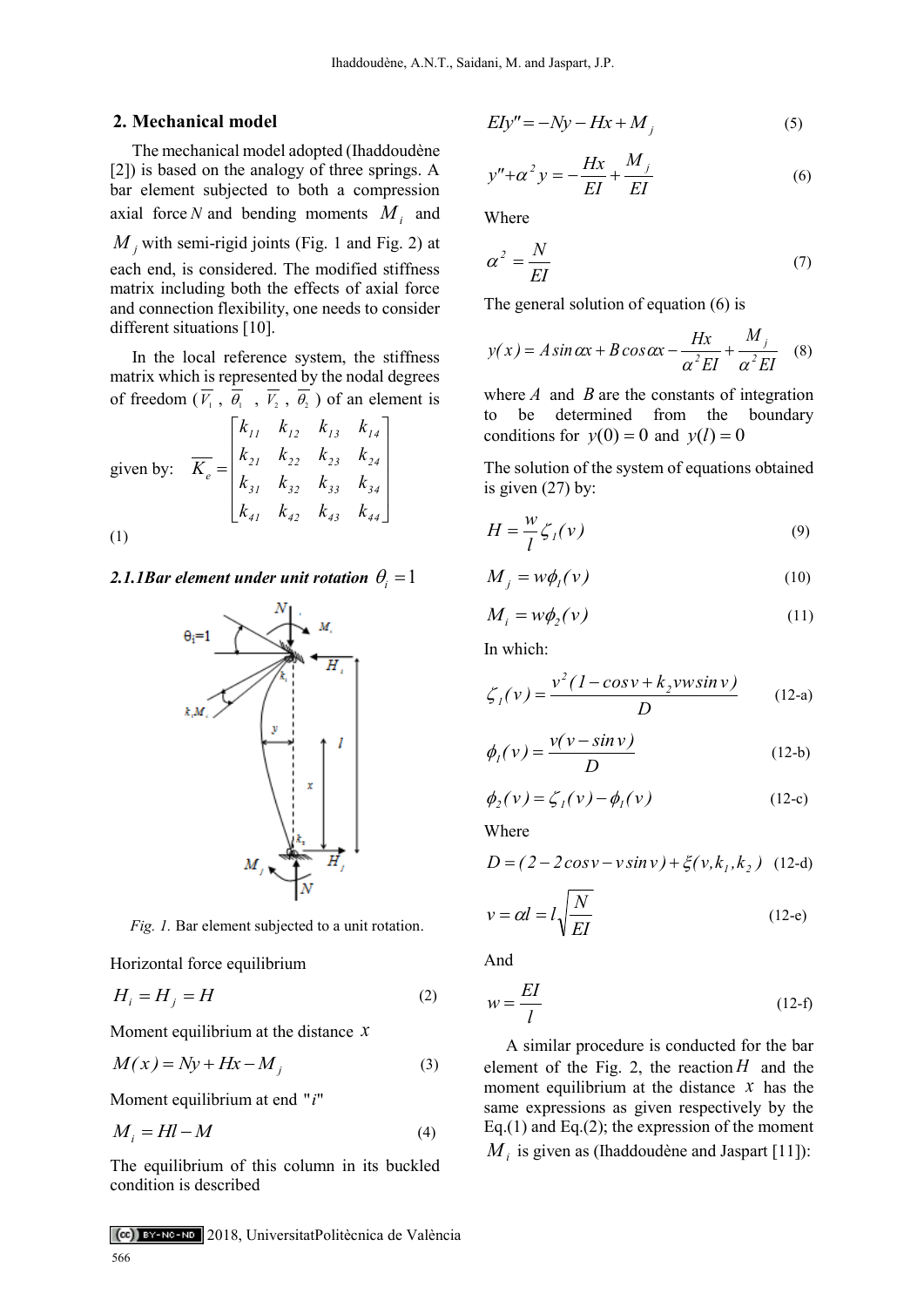$$
M_i = N + Hl - M_j \tag{13}
$$

The entire modified stiffness matrix derived [10] is then as follows:

$$
\begin{bmatrix}\n\overline{K}_e \\
\overline{K}_e\n\end{bmatrix} = EI\n\begin{bmatrix}\n\frac{v^3(s+Q)}{Dl^3} & -\frac{v^2(1-c+\eta_2)}{Dl^2} & -\frac{v^3(s+Q)}{Dl^3} & \frac{v^2(1-c+\eta_1)}{Dl^2} \\
\frac{v(s-vc+v\eta_2)}{Dl} & \frac{v^2(1-c+\eta_2)}{Dl^2} & \frac{v(v-s)}{Dl} \\
\frac{v^3(s+Q)}{Dl^3} & \frac{v^2(1-c+\eta_1)}{Dl^2} & \frac{v^2(1-c+\eta_1)}{Dl^2} \\
\frac{v(s-vc+v\eta_1)}{Dl} & \frac{v(s-vc+v\eta_1)}{Dl}\n\end{bmatrix}
$$
\n(14)

With:

$$
\Omega = (k_1 + k_2) \text{VWC} - k_1 k_2 (\text{VW})^2 \text{ s} \tag{15-a}
$$

$$
\eta_1 = k_1 \nu \nu s \tag{15-b}
$$

 $\eta_2 = k_2$ *vws* (15-c)

"s" and "c" are sin and cos of an angle.

The proposed model which is based on functions accounting for semi-rigid connections and predominant axial load has the advantage of being explicit and simple to solve practical problem with little computational effort. Some practical formulas can be derived from the proposed formulation as reported in the section below.

#### **3. Practical formulas**

#### *3.1. "Semi-rigid /pinned" element*

Let us consider the element of Fig. 2 below with semi-rigid at end "i" and pinned at end "j", one can derived the expressions of the functions respectively for unit rotation and unit displacement as:

3.1.2Beam element for unit rotation  $\theta_i = 1$ Parameters in Fig. 2a:

$$
H = \frac{\omega}{l} \zeta_l(v)
$$
  

$$
M_i = Hl = \omega \zeta_l(v)
$$
  

$$
\zeta_l(v) = \frac{v^2 \tan v}{\tan v - v + k_l v^2 \omega \tan v}
$$

For the particular case of  $k_1 = 0$  the function

$$
\zeta_1(\nu) = \frac{\nu^2 s}{s - \nu c} = \frac{\nu^2 \tan \nu}{\tan \nu - \nu} \tag{16}
$$



a-Unit rotation  $\theta_i = 1$  b- Unit translation  $\Delta_i = 1$ 

*Fig. 2.* "Semi-rigid/pinned" element

# *3.1.2Beam element for unit displacement*   $\Delta_i = 1$

Parameters in Fig. 2b:

$$
H = \frac{\omega}{l^2} \zeta_2(v)
$$
  

$$
M_i = Hl + N = \frac{\omega}{l} \phi_4(v)
$$
  

$$
\zeta_2(v) = \frac{v^3 (1 - k_i v \omega \tan v)}{(\tan v - v + k_i v^2 \omega \tan v)}
$$
  

$$
\phi_4(v) = \frac{v^2 \tan v}{\tan v - v - k_i v^2 \omega \tan v}
$$

Some particular cases can be considered:

 $k_1 = 0$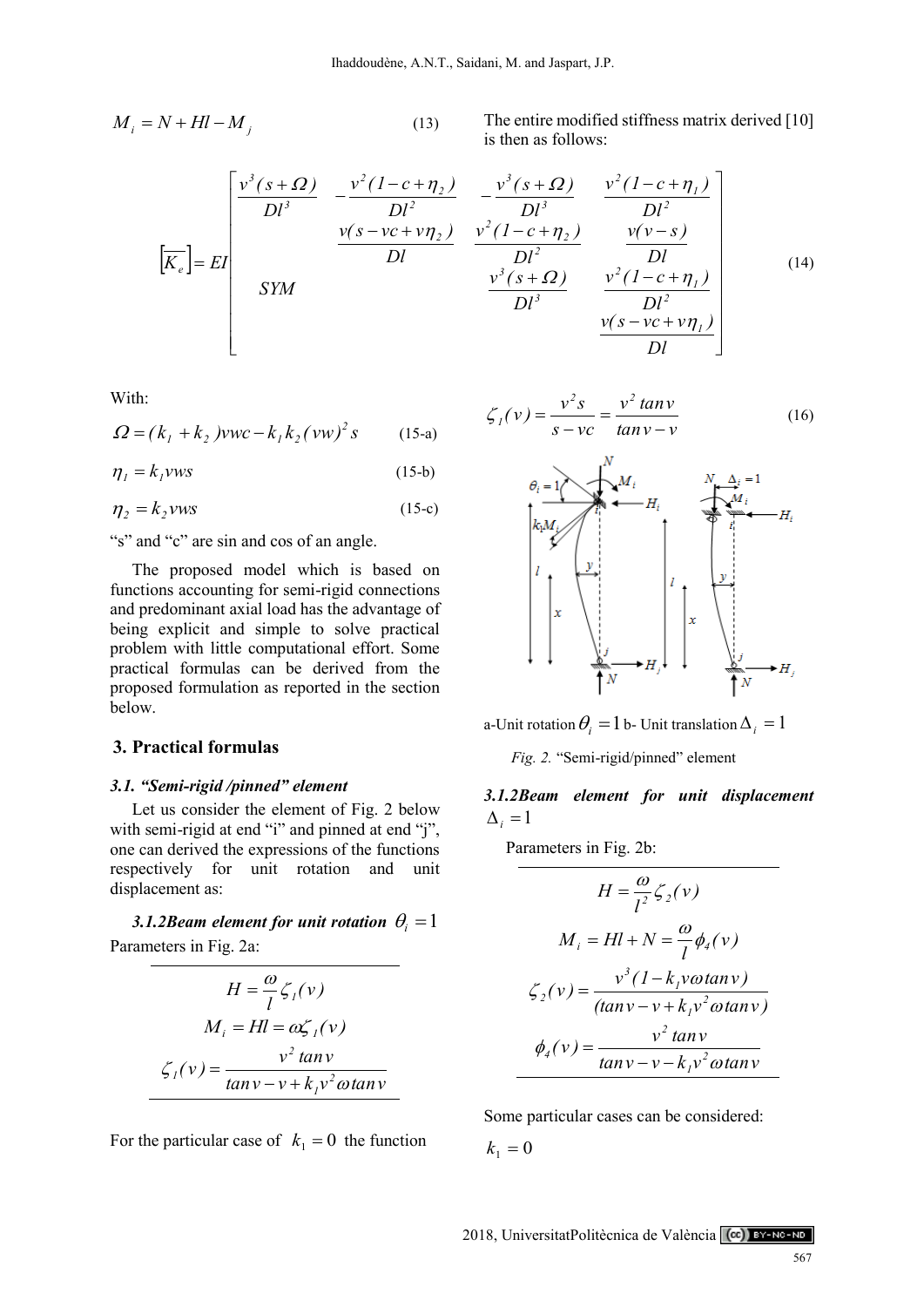$$
\zeta_2(v) = \frac{v^3 c}{s - v c} = \frac{v^2}{\tan v - v}
$$
 (17-a)

$$
\phi_4(v) = \frac{v^2 s}{s - v c} = \frac{v^2 \tan v}{\tan v - v}
$$
 (17-b)

$$
k_1 = \infty
$$

$$
\zeta_2(v) = -v^2 \text{ and } \phi_4(v) = 0
$$
 (17-c)

#### *3.2. "Semi rigid at i , fully rigid at j "*

The beam element of Fig. 3 below is considered for unit rotation and unit displacement:

# 3.2.1Beam element for unit rotation  $\theta_i = 1$

Parameters in Fig. 3a:

$$
H = \frac{\omega}{l} \zeta_{1}(v)
$$
  
\n
$$
M_{i} = \omega \phi_{2}(v)
$$
  
\n
$$
M_{j} = \omega \phi_{1}(v)
$$
  
\n
$$
\zeta_{1}(v) = \frac{v^{2} s (1 - c)}{(v - s) A_{1} + (1 - c) A_{2}}
$$
  
\n
$$
\phi_{1}(v) = \frac{v s (v - s)}{(s - v) A_{1} + (1 - c) A_{2}}
$$
  
\n
$$
\phi_{2}(v) = \frac{v s (s - v c)}{(s - v) A_{1} + (1 - c) A_{2}}
$$
  
\nWhere:  $A_{1} = 1 - c + k_{1} v w s$  (18-a)  
\n $A_{2} = s - v c + k_{1} v^{2} w s$  (18-b)

$$
A_2 = s - \nu c + k_I v^2 w s \tag{3}
$$

Particular cases:

For  $k_1 = 0$ 

$$
\zeta_1(v) = \frac{v^2 s}{2v - vc - v}
$$
 (18-c)

$$
\phi_{1}(v) = \frac{vs(v - s)}{(1 - c)(2s - vc - v)}
$$
(18-d)

$$
\phi_2(v) = \frac{vs(s - vc)}{(1 - c)(2s - vc - v)}
$$
(18-e)



a – Unit rotation  $\theta_i = 1$  b– Unit translation  $\Delta_i = 1$ 

*Fig. 3.* "Semi-rigid/rigid"element.

3.2.2Beam element for unit  
displacement 
$$
\Delta_i = 1
$$

Parameters in Fig. 3b:

$$
H = \frac{\omega}{l^2} \zeta_2(v)
$$
  
\n
$$
M_j = \frac{\omega}{l} \phi_3(v)
$$
  
\n
$$
M_i = \frac{\omega}{l} \phi_4(v)
$$
  
\n
$$
\zeta_2(v) = \frac{v^3 s(s + k_1 v \omega c)}{(s - v)(1 - c) + A_l.(s - vc)}
$$
  
\n
$$
\phi_3(v) = \frac{v^2 s(1 - c + k_1 v \omega c)}{(s - v)(1 - c) + A_l.(s - vc)}
$$
  
\n
$$
\phi_4(v) = \frac{v^2 s(1 - c)}{(s - v)(1 - c) + A_l.(s - vc)}
$$

#### *3.3. "Pinned- fully rigid" ends.*

# 3.3.1 Beam element for unit rotation  $\theta_i = 1$

For the element with the pinned-fully rigid ends of the Fig. 4a, the solution of the differential equation gives the expression of the deflection such that:

$$
y(x) = A \sin \alpha x + B \cos \alpha x - \frac{Hx}{\alpha^2 EI} \qquad (19-a)
$$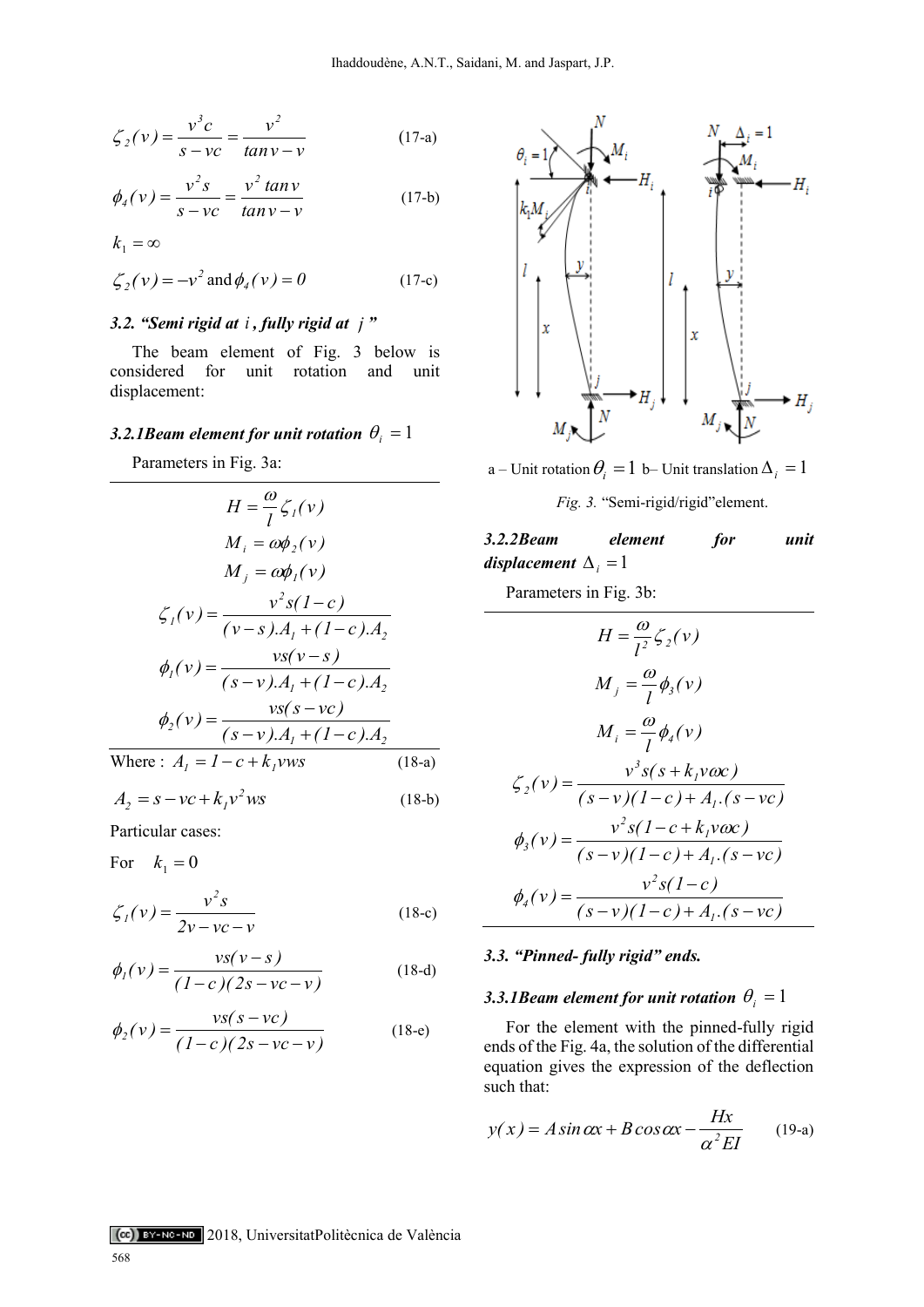By determining the integrating constants A and B corresponding to the cases under consideration, we obtain the relation:

$$
H = \frac{3\omega}{l} \phi_l(\nu) \tag{19-b}
$$

Where:

$$
\phi_{I}(v) = \frac{v^{2} s}{3(s - vc)} = \frac{v^{2} \tan v}{3(\tan v - v)}
$$
(19-c)

$$
v = \alpha l = l \sqrt{\frac{N}{EI}}
$$
 (19-d)

Hence the bending moment:

$$
M_i = Hl = 3\omega\phi_i(v)
$$
 (19-e)

For  $v = 0$  (then for  $N = 0$ ),  $\phi_1(v) = 1$ 

$$
M_i = 3\omega
$$
 and  $H = \frac{3\omega}{l}$ 

## *3.3.2Beam element for unit displacement*   $\Delta_i = 1$

For the element of the Fig. 4b the deflection which has the expression as :

$$
H = \frac{w}{l^2} \cdot \frac{v^3 c}{s - v c} = \frac{3w}{l^2} \eta_l(v)
$$
 (20-a)

Where

$$
\eta_1(v) = \frac{v^3 c}{s - v c} = \frac{v^3}{3(tan v - v)}
$$
 (20-b)

The bending moment at node *"i"*

$$
M_{i} = \frac{3w}{l} \eta_{I}(v) + \frac{v^{2}w}{l} = \frac{3w}{l} \left(\eta_{I}(v) + \frac{v^{2}}{3}\right)
$$
 (21-a)  

$$
M_{i} = \frac{3w}{l} \phi_{I}(v)
$$
 (21-b)

Noting that:

$$
\eta_I(v) + \left(\frac{v^2}{3}\right) = \frac{v^2tgv}{3(tgv - v)} = \phi_I(v) \qquad (21-c)
$$



a-Unit rotation  $\theta_i = 1$ b-Unit translation  $\Delta_i = 1$ 

*Fig. 4.* "Rigid- pinned" element.

For  $v = 0$  which corresponds to  $\phi_1(0) = 1$ 

$$
M_i = \frac{3w}{l}
$$
 and  $H = \frac{3w}{l^2}$ 

#### **4. Sway and non-sway frame**

Some examples previously published [8, 9] are given, for which the proposed approach is demonstrated and the results are compared and validated. The two situations of sway and non sway frames shown in Fig. 5a and Fig. 5b are considered, respectively. Table 1 and Table 2 give the value of the critical load obtained for these two cases using the different considered methods.

The characteristics of the structural elements are given below:

For the beam 
$$
\begin{cases} EI = 48573 & kN.m^2 \\ EA = 896490 & kN \end{cases}
$$
 and for  
the column 
$$
\begin{cases} EI = 90699 & kN.m^2 \\ EA = 1272600 & kN \end{cases}
$$

and the flexibility  $k_1 = 1/150 \text{ rad}/kN$ .*m* 

2018, UniversitatPolitècnica de València (cc) BY-NC-ND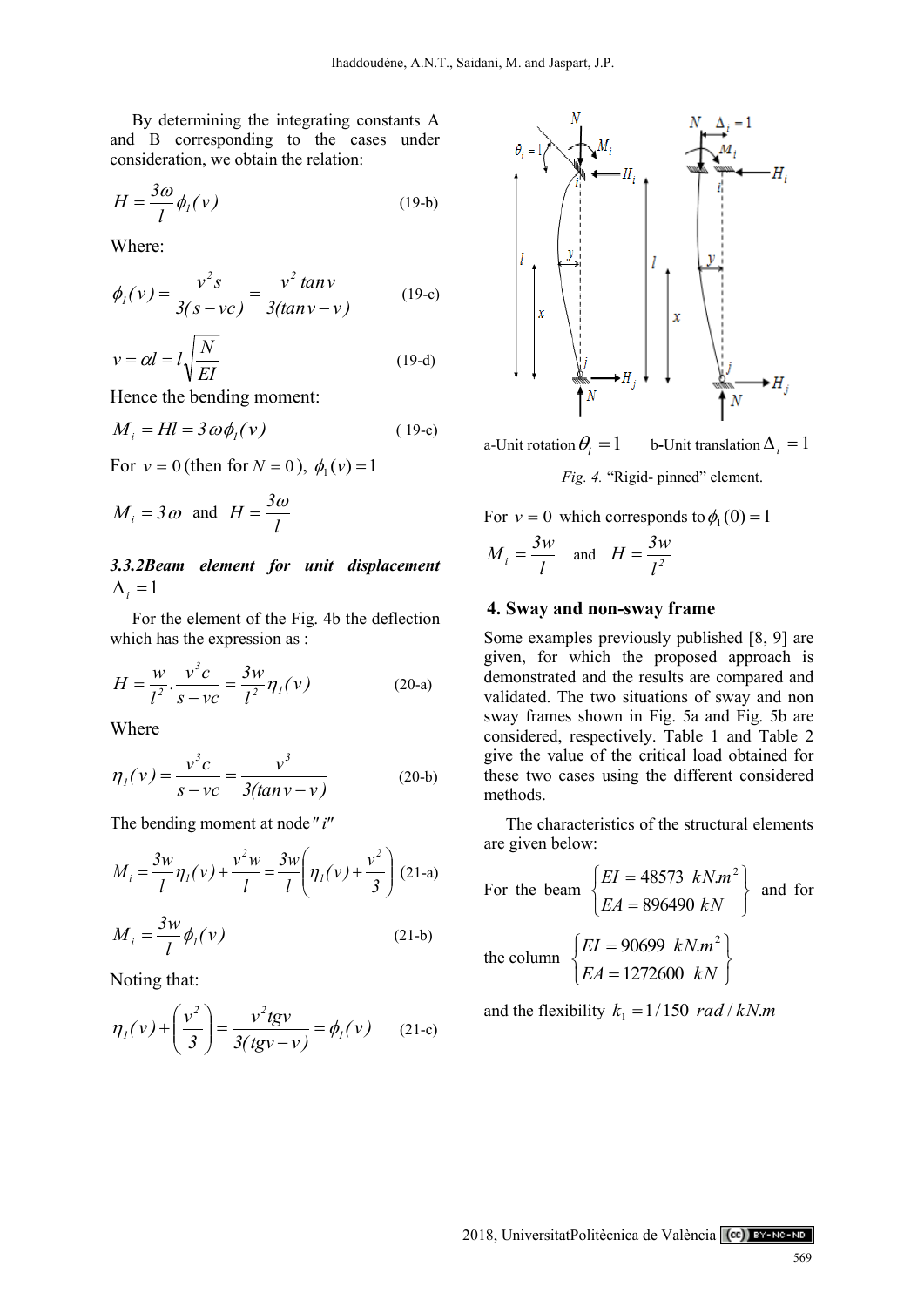

*Fig. 5.* One story frame [8]

*Table 1.*Comparison of the critical load values for sway frame.

| <b>Methodsuse</b><br>d | $P_{cr}(kN)$ | $\frac{P_{cr}-P_{cr,MEF}}{P_{cr,MEF}}$<br>$($ % $)$ |  |
|------------------------|--------------|-----------------------------------------------------|--|
| OSSA <sub>2</sub> D    | 14.76        |                                                     |  |
| $[12]$                 |              |                                                     |  |
| EC3 [8]                | 898.78       | 5983.56                                             |  |
| EC3 clause             |              |                                                     |  |
| 5.2.1 (4) $B[3]$       | 14.76        | 0                                                   |  |
| Reference [8]          | 14.77        |                                                     |  |
| Current study          | 14.7         | $-0.406$                                            |  |

For the sway frame, the critical load obtained by the proposed method is very close to that given by Mageirou et al. [8] and is respectively equal to  $P_{cr} = 14.7kN$  and  $P_{cr} = 14.77kN$  and is in a good agreement with that obtained with the method clause 5.2.1(4)B of EC3 [3].

*Table 2.*Comparison of the critical load values for non sway frame.

| <b>Methods</b><br>used | $P_{cr}(kN)$ | $P_{cr} - P_{cr, MEF}$<br>$(\%)$<br>$\overline{P_{cr,} MEF}$ |
|------------------------|--------------|--------------------------------------------------------------|
| $F.E.M-$               |              |                                                              |
| MSC-                   | 8980.67      | $\theta$                                                     |
| <b>NASTRA</b>          |              |                                                              |
| N[8]                   |              |                                                              |
| $F.E.M -$              |              |                                                              |
| OSSA <sub>2</sub> D    | 8739.5       | $-2.7$                                                       |
| [12]                   |              |                                                              |

| EC3 [8]         | 9980.74 | 11.14     |
|-----------------|---------|-----------|
| EC <sub>3</sub> |         |           |
| Clause          | 8987.5  | 0         |
| 5.2.1 $(4)B$    |         |           |
| $[3]$           |         |           |
| Reference       | 8980.67 | 0         |
| [8]             |         |           |
| Current         | 8980.6  | $-0.0008$ |
| study           |         |           |

The results as reported in the reference (Gantes and Mageirou [11]) ( See Tables 1 and 2 ) calculated with Eurocode 3 [8] for sway and nonsway frames are very different from those obtained by the authors with EC3 clause 5.2.1(4)B [3].

The results obtained using this analytical formulation are clearly consistent with those obtained by the above references, the finite element method and the application of EC3 clause  $5.2.1(4)$ B for both sway and non sway frames. The formulation provides a simple solution for each of the design situations that refer to the concept of elastic critical resistance.

#### **5. Conclusions**

A mechanical model for determining the elastic buckling load for both sway and nonsway plane of steel frames with semi-rigid connections was presented and a corresponding practical formula are derived. Only one element is sufficient over the length of the element to model stability. The proposed model which is based on functions accounting for semi-rigid connections and predominant axial load has the advantage of being explicit and simple to solve practical problem with little computational effort. The determination of the critical load is very sensitive to the rigidity of the joint, even when the structure is almost a mechanism; the results obtained from the formulation presented were not affected.The results obtained using the proposed analytical formulation are clearly consistent with those obtained from the literature, for both sway and non-sway frames.

# 2018, UniversitatPolitècnica de València